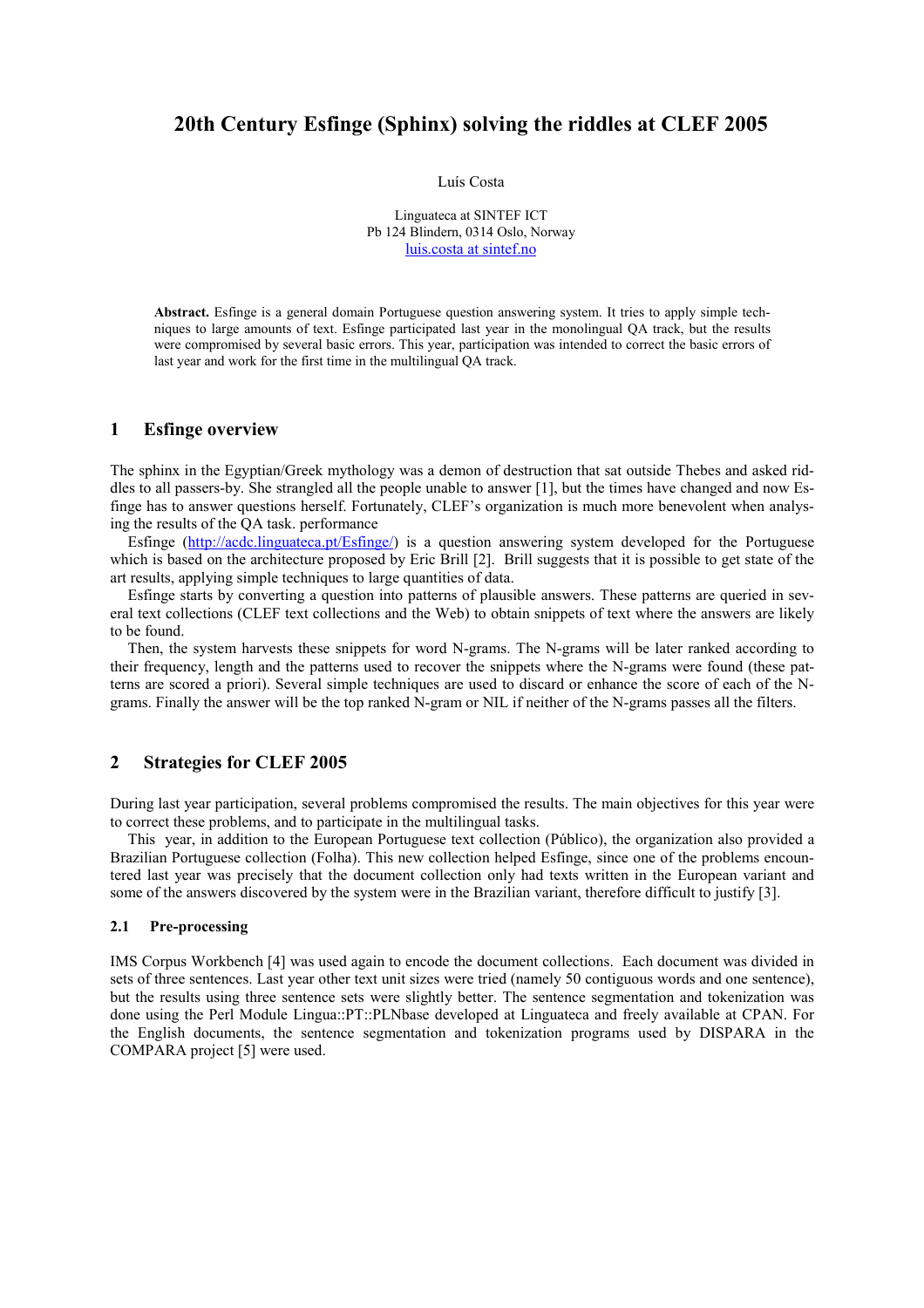



### 2.2 PT-PT monolingual task

Two different strategies were tested. In the first one, the system searched the answers in the Web and used the CLEF document collection to confirm these answers (Run 1). In the second one, it searched the answers in the CLEF document collection only (Run 2).

### Run 1

This experiment used the strategy described in another paper by Brill [6]: answers are searched in the Web, and then the system tries to find documents in the document collection supporting those answers.

For each question in the QA track, Esfinge performed the following tasks:

Question reformulation. The question is submitted to the question reformulation module. This module uses a pattern file that associates patterns of questions with patterns of plausible answers. The result is a set of pairs (answer pattern, score). Some patterns were added this year to the patterns file, based on last year's questions. The following pattern is one of the patterns included in that file:

Onde ([^\s?]\*) ([^?]\*)\??/"\$2 \$1"/20

It means that for a question including the word *Onde* (Where), followed by some words, a possible pattern for an answer will be the words following the one immediately after *Onde*, followed by the word after *Onde* in a phrase pattern.

As an example, take the question *Onde fica Lillehammer*? (Where is Lillehammer located?). This generates the pattern *Lillehamer fica* with a score of 20, that can be used to search for documents containing an answer to the question.

Passage extraction. The patterns obtained in the previous module are submitted to Google. Then, the system extracts the document snippets  $\{S_1, S_2, \ldots, S_n\}$  from Google's results pages.

It was detected in the experiments made with the system that certain types of sites may compromise the quality of the returned answers. To overcome this problem it was created a list of address patterns which are not to be considered (the system does not consider documents stored in addresses that match these patterns). This list includes patterns such as blog, humor, piadas (jokes). These patterns were created manually, but in the future it may be rewarding to use more complex techniques to classify web pages [7].

Another improvement over last year experiment was that if no documents are recovered from the Web, the system tries to recover them from CLEF's document collection. When searching in the document collection, the stop-words without context are discarded. For example in the query "o" "ditador" "cubano" "antes" "da" "revolução" (the Cuban dictator before the revolution), the words o and da are discarded while in the query "o ditador cubano antes da revolução" (phrase pattern) they are not discarded. Last year the 22 most frequent words in the CETEMPúblico corpus [8] were discarded. This year in addition to those, some other words were discarded. The choice of these words was the result of the tests performed with the system. Some examples are chama (is called), fica (is located), país (country) and se situa (is). One may find these words in questions, but using them in the search pattern may increase the difficulty to find documents containing its answers. An example is the question Com que país faz fronteira a Coreia do Norte? (What country does North Korea border on?). It is more likely to find sentences like A Coreia do Norte faz fronteira com a China (North Korea borders with China) than sentences including the word *país*.

When the system neither recovers documents from the Web, nor from CLEF's document collection, one last try is made by stemming some words in the search patterns. The system uses the morphological analyser *jspell*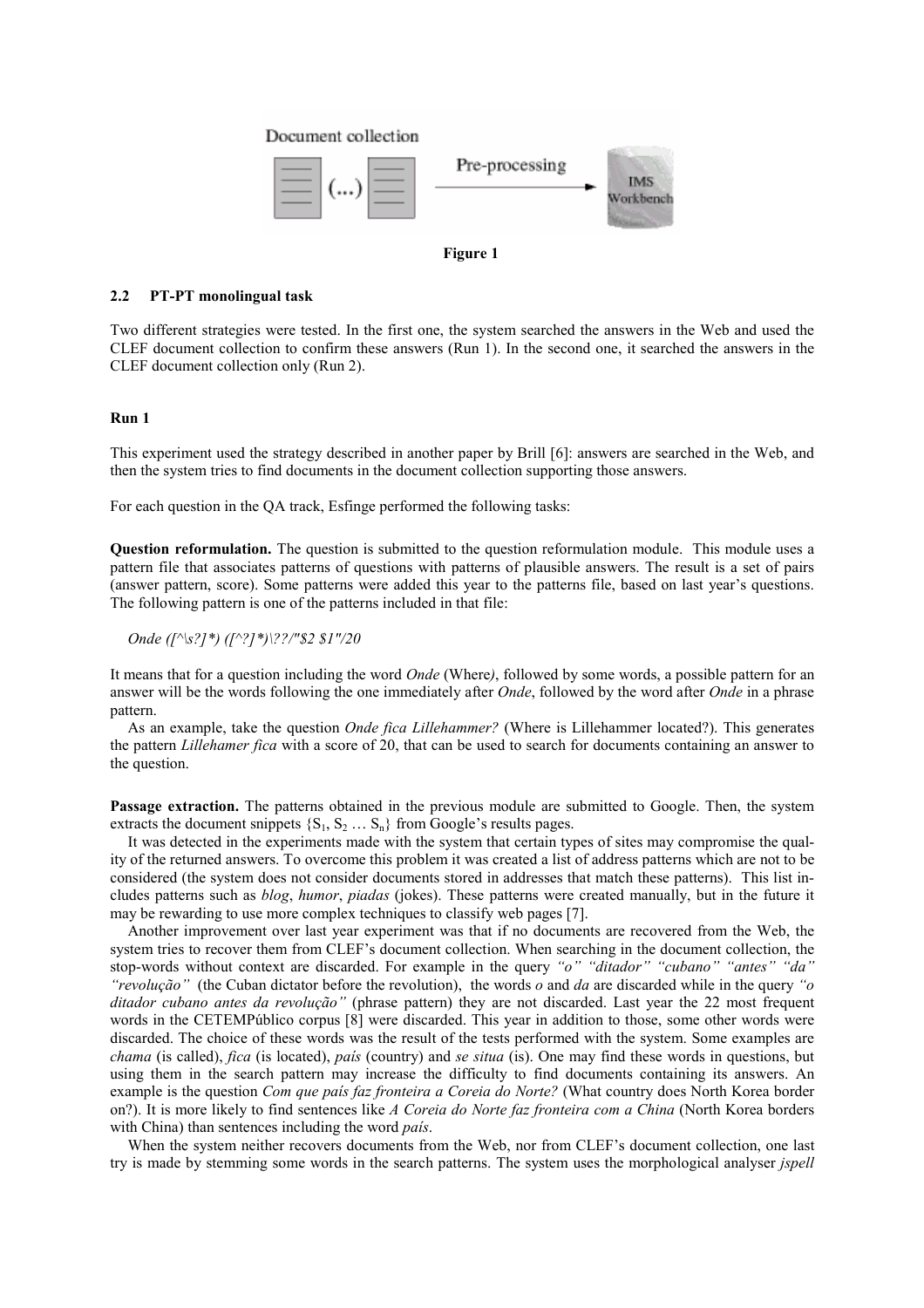[9] to check the PoS of the various words in each query. Then the words classified as common nouns, adjectives, verbs and numbers are stemmed using the module Lingua::PT::Stemmer freely available at CPAN, implementing a Portuguese stemming algorithm proposed by Moreira & Huyck [10]. This provides the system with more general search patterns that will be used to search documents in the document collection.

If documents are retrieved using any of the previous techniques, at the end of this stage the system has a set of document passages {P1, P2 … Pn} hopefully containing answers to the question. If no documents are retrieved, the system stops here and returns the answer NIL (no answer found).





N-grams harvesting. The distribution of word N-grams (from length 1 to length 3) of the first 100 document excerpts recovered on the previous module is computed. The system uses the Ngram Statistics Package (NSP) [11] for that purpose.

Then, the word N-grams are ordered using the following formula:

N-gram score =  $\sum$  (F  $*$  S  $*$  L), through the first 100 snippets resulting from the web search where:

 $F = N$ -gram frequency

 $S =$  Score of the search pattern which recovered the document

 $L = N$ -gram length

At the end of this stage, the system has an ordered set of possible answers {A1, A2 … An}.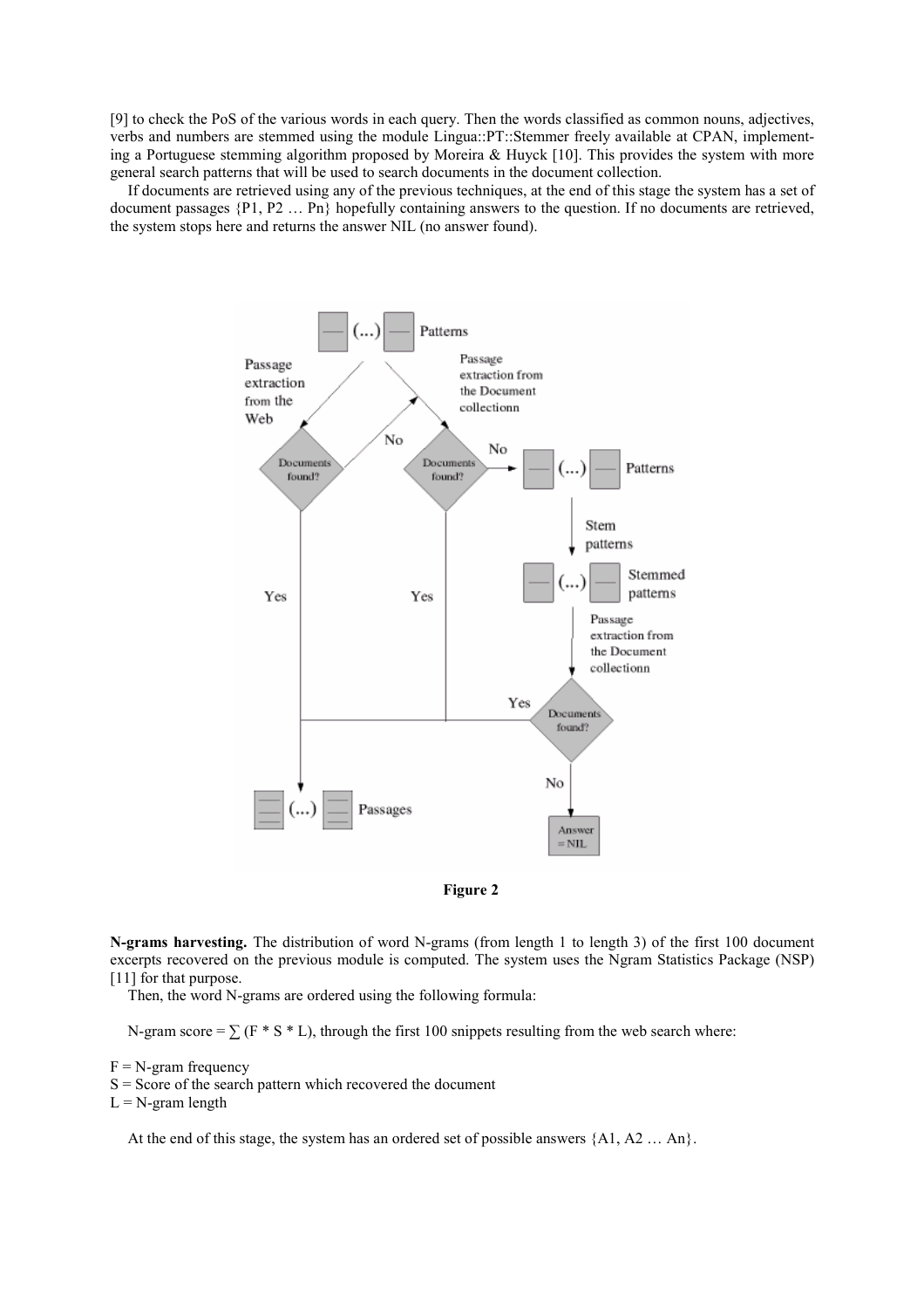Named entity recognition/classification in the N-grams. This module was developed for this year participation, hoping that the use of a named entity recognition (NER) system could improve the results (at least for some types of questions).

An extra motivation for using a NER system was the HAREM (Evaluation Contest of Named Entity Recognition Systems for Portuguese) [12]. This event boosted the development or improvement of already existent NER systems for Portuguese. One of the participants was SIEMES [13] which was developed in the Linguateca node located in Porto, and obtained the best recall among all the systems participating in HAREM.

SIEMES detects and classifies named entities in a wide range of categories. Esfinge used a sub-set of these categories: Human, Country, Settlement (includes cities, villages, etc), Geographical Locations (locations with no political entailment, like for example Africa), Date and Quantity.

Esfinge uses a pattern file that associates patterns of questions with the type of expected result. The following pattern is included in that file:

### Quant(o|a)s.\*/VALOR TIPO="QUANTIDADE

This pattern means that a question starting with Quantos (how many – masculine form) or Quantas (how many – feminine form) should have a QUANTIDADE (quantity) type answer.

What the system does in this module is to check whether the question matches with any of the patterns in the "question pattern"/"answer type" file. If it does, the 200 best scored word N-grams are submitted to SIEMES. Then the results returned by SIEMES are analysed to check whether the NER system recognizes named entities classified as one of the desired types. If such named entities are recognized, their ranking in the list of possible answers will be enhanced.

The NER system is used in the "Who" questions in a slightly different way. First it is used to check whether there is a person in the question and if that happens, the NER system is not invoked on the candidate answers (example: Who is Fidel Ramos?). There are some exceptions to this rule however and some special patterns to deal with them too (example: Who is John Lennon's widow?). When there is not a person in the question, the NER system is always invoked to find instances of persons for the Who questions.



Figure 3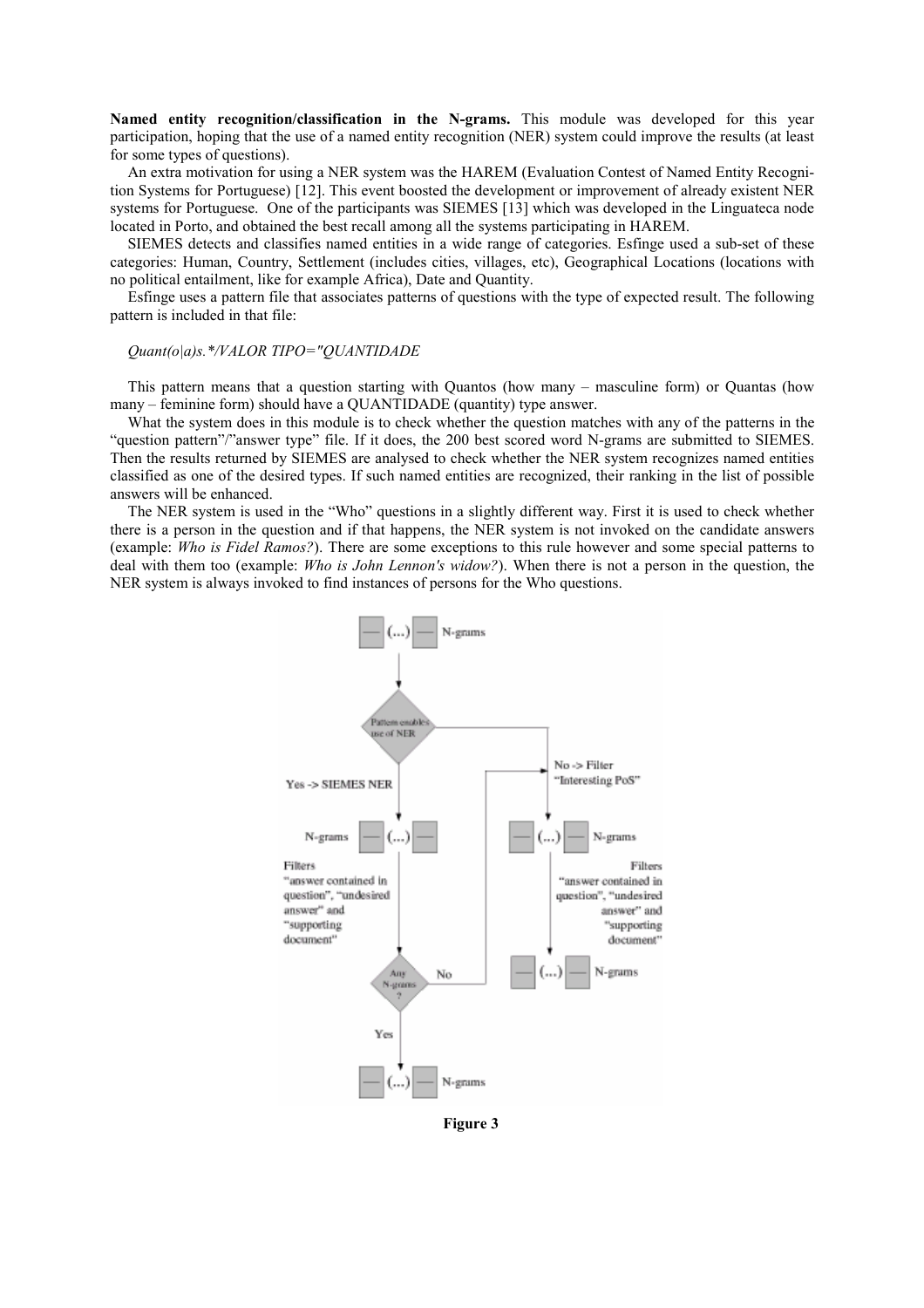N-gram filtering. In this module the list of possible answers is submitted to a set of filters (by ranking order), namely:

- A filter that discards words contained in the questions. Ex: the answer *Satriani* is not desired for the question Quem é Joe Satriani? (Who is Joe Satriani?) and should be discarded.
- A filter that discards answers contained in a list of 'undesired answers'. This list was built with the help of Esfinge's log file. The frequency list of all the solutions provided by Esfinge to the 2004 CLEF QA track questions was computed (not only the best answer, but all the answers that managed to go through all system's filters). With this frequency list and some common sense, the list of 'undesired answers' was built. The words in this list are frequent words that do not really answer questions in isolation (like pessoas/persons, nova/new, lugar/place, grandes/big, exemplo/example). Later some other answers were added to this list, as a result of the tests performed with the system. The list includes now 92 entries.
- A filter that uses the morphologic analyser *jspell* [9] to check the PoS of the various tokens in each answer. This filter is only used if the system could not predict the type of answer for the question (using the "question pattern"/"answer type" file) or if SIEMES was not able to find any answer of the desired type. Jspell returns a set of possible PoS tags for each token. Esfinge considers some PoS as "interesting": adjectives (adj), common nouns (nc), numbers (card) and proper nouns (np). All answers whose first and final token are not classified as one of these "interesting" PoS are discarded.
- A filter that checks whether the system can find a document supporting the answer in the collection. This filter is only used if the system retrieved documents from the Web. When the system cannot retrieve documents from the Web, it retrieves them from CLEF's document collection, and since the N-grams are extracted from these documents there is no need for this filter. It searches the document collection for documents containing both the candidate answer and a pattern obtained from the question reformulation module.

N-gram composition. The motivation to use this very simple module arose from the analysis of last year's results and some additional tests performed in the system. Sometimes the answers returned by the system were fragments of the right answers. To minimize this problem, a very simple composition algorithm was implemented this year. When an answer passes all the filters in the previous module, the system does not return that answer immediately and stops like in last year. Instead it checks whether there are more candidate answers containing the answer which was found. Each of these candidate answers are submitted to the filters described in the previous module and if one of them succeeds to pass all the filters, this candidate answer becomes the new answer to be returned as result.

Final answer. The final answer is the candidate answer with the highest score in the set of candidate answers which are not discarded by any of the filters described above. If all the answers are discarded by the filters, then the final answer is NIL (meaning that the system is not able to find an answer in the document collection).

### Run 2

The difference in this run was that the Web was not used as a resource. The answers were only searched in CLEF's document collection. Consequently, another difference to the algorithm used for the first run was that it was not necessary to check whether there was a document in the collection supporting the answers found since the document collection was the only source used to find them.

### 2.3 EN-PT multilingual task

In this experiment the questions were translated using the module Lingua::PT::Translate freely available at CPAN. This module provides an easy interface to Altavista's Babelfish translating tool.

After the translation this experiment followed the algorithm described for the PT-PT monolingual task in run 1 (the run which seemed to have the best results).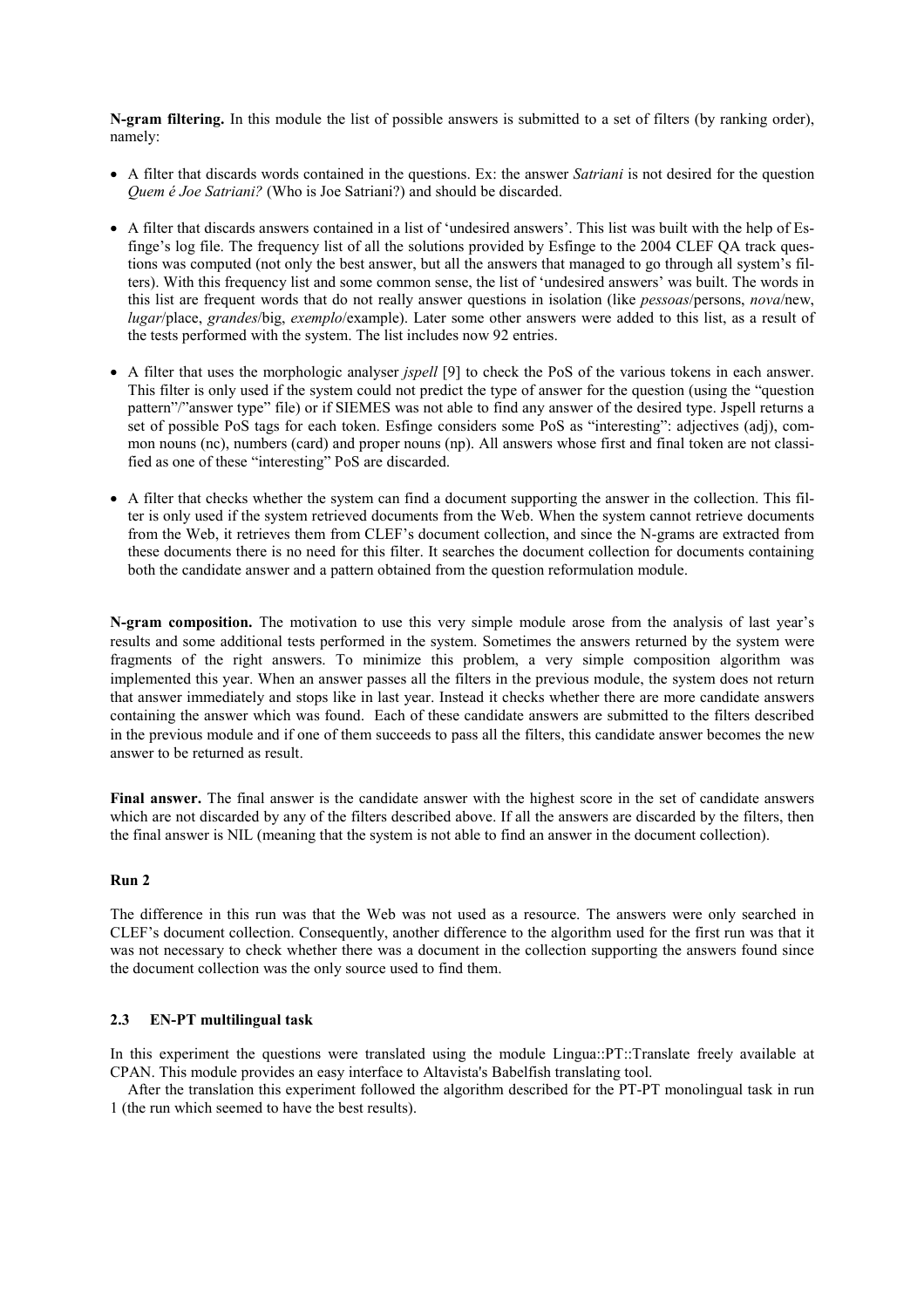

Figure 4

# 3 Results

The results sent to the organization are presented and discussed in this section together with the error analysis performed for one of the runs and some considerations about CLEF 2005 set of questions motivated by this error analysis. To create the tables, the question set was divided in categories that intended to check how well the various strategies used by Esfinge perform. For example the category "People" includes all questions where the system expects to have the name of a person as answer such as the "Who" questions, in which the NER system is invoked to find names of persons in the recovered documents. This assumption is usually correct, but there are some exceptions however. An example is the question Who was Barings taken over by? in which the answer is not a person, but a bank. Other interesting categories are "Places", "Quantities" and "Dates" where the NER system is also used to find instances of those categories in the recovered texts. The category "What is the name of X" does not include some matching patterns, in which it is easy to infer that the answer will be of type person. What is Nick Leeson's wife's name? is a good example. The same applies for the categories "Name X" and "Which X" in which some questions are not included and are instead placed in another category because the type of answer is easy to infer. Examples of these kinds of questions are Name a city with 650,000 inhabitants and Which country is Alexandria in?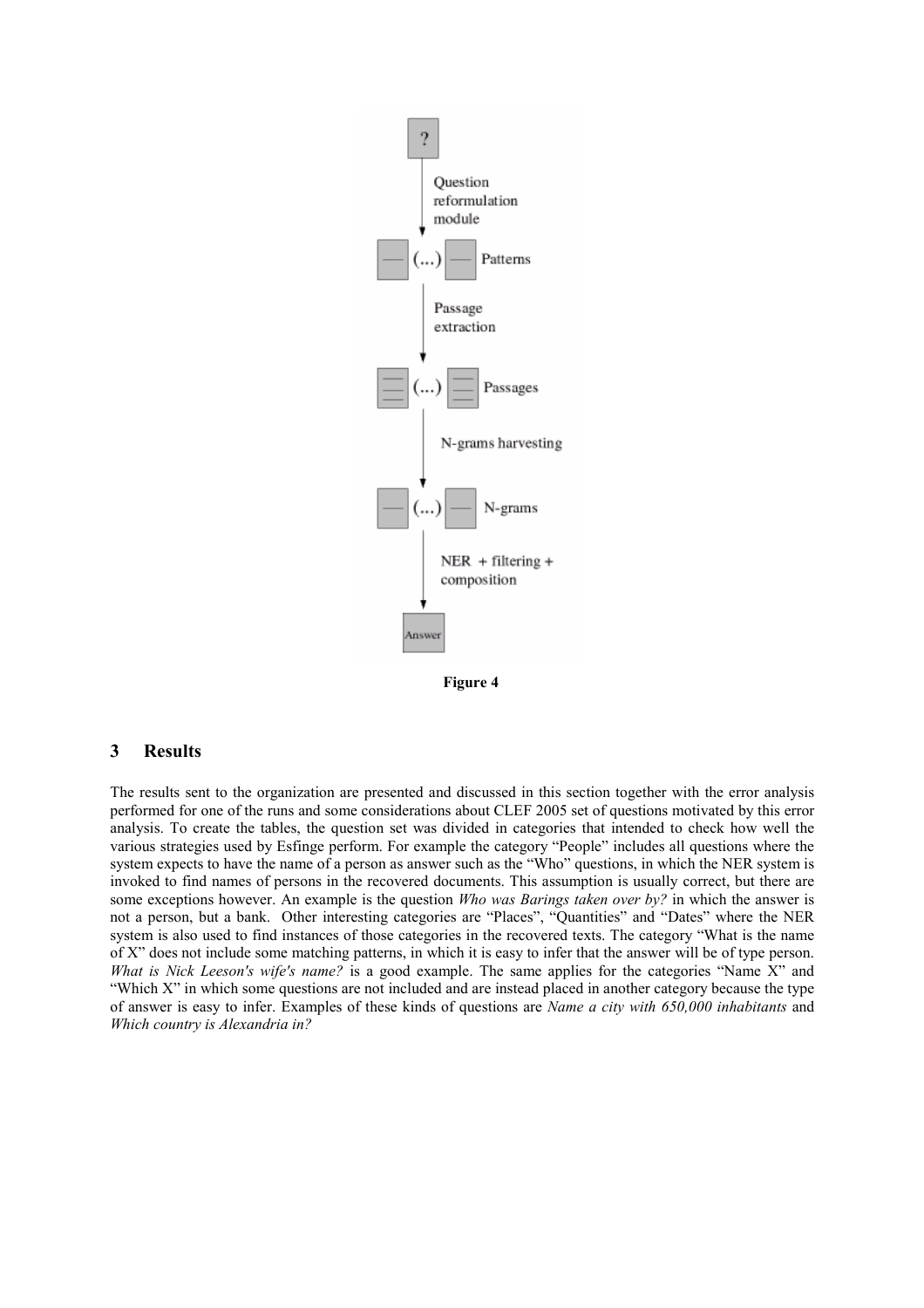### 3.1 PT-PT monolingual task

-

|                                         | #<br>questions | #<br>Run 1      | $\frac{0}{0}$<br>Run 1 | #<br>Run 2     | $\%$<br>Run 2 | #ques-<br>tions<br>2004 | #<br>Esfinge's<br>best 2004 | $\frac{0}{0}$<br>Esfinge's<br>best 2004 |
|-----------------------------------------|----------------|-----------------|------------------------|----------------|---------------|-------------------------|-----------------------------|-----------------------------------------|
| People                                  | 47             | 11              | 23%                    | 15             | 32%           | 43                      | 8                           | 19%                                     |
| "(Que Qual) $X$ " - "Which"             |                | 9               | 25%                    | 5              | 14%           | 42                      | 7                           | 17%                                     |
| $X$ "                                   | 36             |                 |                        |                |               |                         |                             |                                         |
| Place                                   | 33             | 9               | 27%                    | 7              | 21%           | 41                      | 7                           | 17%                                     |
| "Quem<br>(élfoi era)                    | 27             | 6               | 22%                    | 6              | 22%           | 17                      | $\overline{2}$              | 12%                                     |
| $\langle HUM \rangle$ " - "Who (is was) |                |                 |                        |                |               |                         |                             |                                         |
| $\leq$ HUM $>$ "                        |                |                 |                        |                |               |                         |                             |                                         |
| Quantity                                | 18             | 4               | 22%                    | 3              | 17%           | 23                      | $\overline{4}$              | 17%                                     |
| Date                                    | 15             | 3               | 20%                    | 5              | 33%           | 15                      | $\theta$                    | $0\%$                                   |
| "Que é $X$ " – "What is $X$ "           | 15             | $\overline{c}$  | 13%                    | $\theta$       | $0\%$         | 15                      | 1                           | $7\%$                                   |
| Como se                                 | 5              | 4               | 80%                    | $\overline{2}$ | 40%           | $\Omega$                | $\theta$                    | $0\%$                                   |
| chama chamou chamava X                  |                |                 |                        |                |               |                         |                             |                                         |
| - What is X called                      |                |                 |                        |                |               |                         |                             |                                         |
| Mencione/Indique/Nomeie                 | $\overline{4}$ | $\Omega$        | $0\%$                  | $\theta$       | $0\%$         | 3                       |                             | 33%                                     |
| $X$ - Name $X$                          |                |                 |                        |                |               |                         |                             |                                         |
| Total                                   | 200            | 48 <sup>1</sup> | 24%                    | 43             | 22%           | 199                     | 30                          | 15%                                     |

Table 1. Results by type of question in the PT-PT monolingual task

From table 1 it is possible to conclude that the runs submitted for the Portuguese source/Portuguese target task obtain similar results. The run that used the Web (Run 1) got slightly better results, as last year. One can also see that the results in Run 1 are more homogenous than the ones in the second run. Some results are consistently bad, like definitions not involving people (What is X) and not obvious naming (Name X), but that is not surprising since Esfinge does not have special features to deal with definitions. The results of the second run for the questions of type "People" and "Date" are better both comparing to the other types of questions and to the same type of questions in the first run.

Comparing with last year's results (right columns in the table), one can see that the results improved consistently in almost all types of questions.

|                                                                                 | #         | #<br>Run 1<br>and | $\frac{0}{0}$ | #<br>Run 1<br>and | $\frac{0}{0}$ | #<br>Run 2<br>and | $\frac{0}{0}$ | #<br>Run 1<br><sub>or</sub><br>Run 2 | $\frac{0}{0}$ |
|---------------------------------------------------------------------------------|-----------|-------------------|---------------|-------------------|---------------|-------------------|---------------|--------------------------------------|---------------|
|                                                                                 | questions | Run 2             |               | not(Run 2)        |               | not(Run 1)        |               |                                      |               |
| People                                                                          | 47        | 8                 | 17%           | 3                 | 6%            | 7                 | 15%           | 18                                   | 38%           |
| "(Que Qual) X" - "Which<br>X"                                                   | 36        | 4                 | $11\%$        | 5                 | 14%           | $\theta$          | $0\%$         | 9                                    | 25%           |
| Place                                                                           | 33        | 5                 | 15%           | 4                 | 12%           | $\overline{2}$    | 6%            | 11                                   | 33%           |
| "Quem<br>(élfoi era)<br>$\langle HUM \rangle$ " - "Who (is was)<br><hum>"</hum> | 27        | $\overline{2}$    | 7%            | 4                 | 15%           | $\overline{4}$    | 15%           | 10                                   | 37%           |
| Quantity                                                                        | 18        | 3                 | 17%           |                   | 6%            | $\Omega$          | $0\%$         | 4                                    | 22%           |
| Date                                                                            | 15        | $\overline{c}$    | 13%           |                   | 7%            | 3                 | 20%           | 6                                    | 40%           |
| "Que é $X$ " – "What is $X$ "                                                   | 15        | $\Omega$          | $0\%$         | 2                 | 13%           | $\theta$          | $0\%$         | $\overline{2}$                       | 13%           |
| Como se<br>chama chamou chamava X<br>- What is X called                         | 5         | $\overline{2}$    | 40%           | 2                 | 40%           | $\theta$          | $0\%$         | $\overline{4}$                       | 80%           |
| Mencione/Indique/Nomeie<br>X - Name X                                           | 4         | $\Omega$          | $0\%$         | $\theta$          | $0\%$         | $\theta$          | $0\%$         | $\theta$                             | $0\%$         |
| Totals                                                                          | 200       | 26                | 13%           | 22                | 11%           | 16                | $8\%$         | 64                                   | 32%           |

| <b>Table 2.</b> Combined results |
|----------------------------------|
|                                  |

<sup>&</sup>lt;sup>1</sup> The official result is 46 right answers, but during the evaluation of the results I found two more right answers.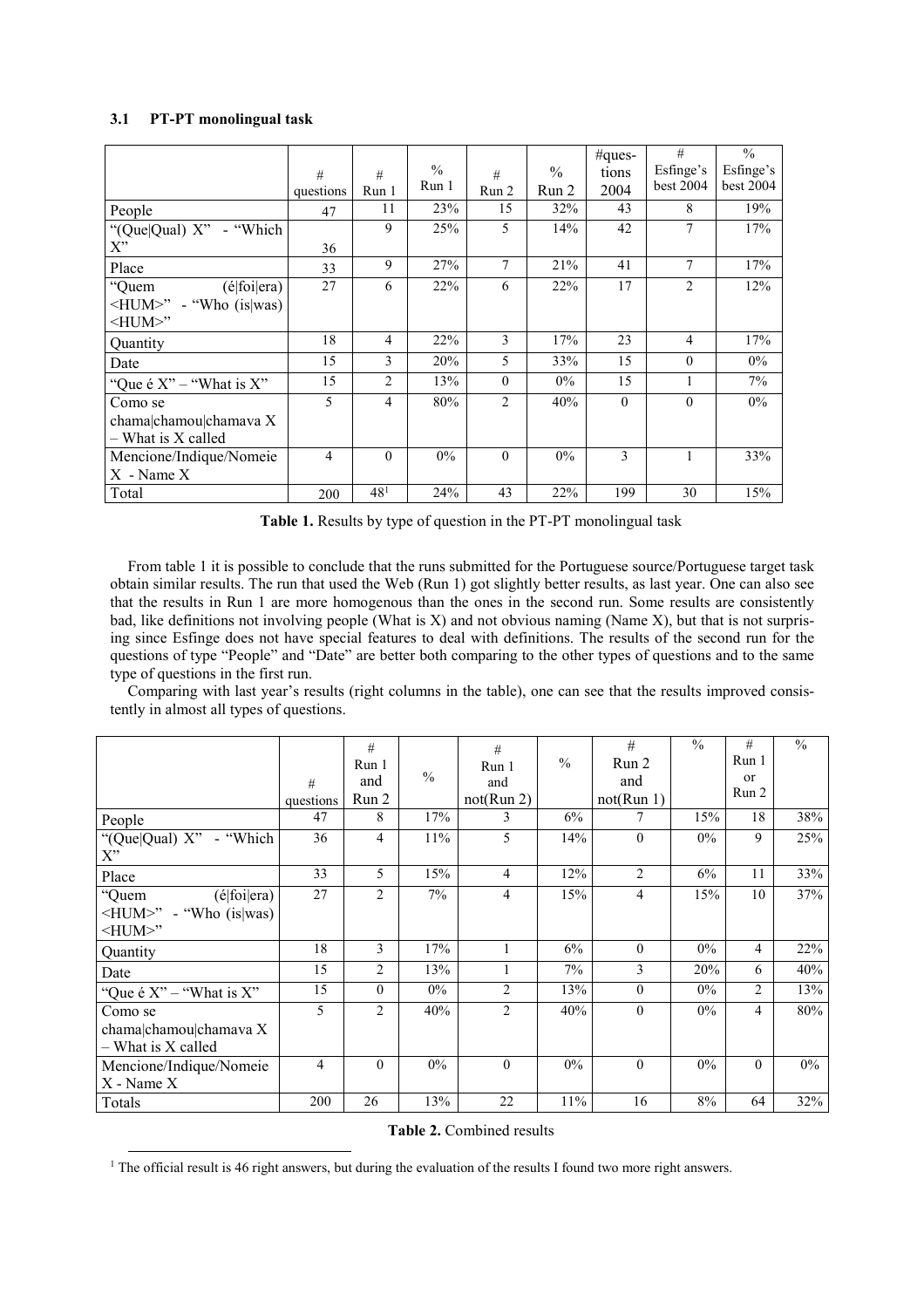Table 2 shows the number of questions with right answers in both runs (Run 1 and Run 2), the number of questions with right answers only on the first run (Run 1 and not(Run 2)), the number of questions with right answers only on the second run (Run 2 and not(Run 1)) and the number of questions with a right answer in at least one of the runs (Run 1 or Run 2).

One can observe that the two runs perform better with different types of questions, which suggests that both of the strategies used are still worthwhile to experiment and study.

|                                              | #       |
|----------------------------------------------|---------|
|                                              | Wrong   |
| Problem                                      | answers |
| No documents recovered in the Document col-  |         |
| lection                                      | 42      |
| Answer scoring algorithm                     | 30      |
| No documents recovered containing the answer | 25      |
| No documents recovered in the Web            | 23      |
| Error in tokenization                        | 19      |
| Filter "documents supporting answer"         | 15      |
| Answer length $>3$                           | 13      |
| Problems with the NER system                 | 11      |
| Missing patterns in the file "question pat-  |         |
| tern"/"answer type"                          | 9       |

Table 3. Causes for wrong answers

The system's log file was used to investigate the causes for the wrong answers. The system registers in this file all the analysed word N-grams for each of the questions. When word N-grams are rejected by some of the filters, this information is also recorded in the log file.

In Table 3, a detailed error analysis for the first run is provided. For some of the questions, it was possible to detect more than one reason for failure. In these cases, both reasons were counted.

From this evaluation, it is possible to create sets of questions with the same type of problems that can be used to debug and improve the system.

### 3.2 EN-PT multilingual task

|                                                         |           | #              | $\frac{0}{0}$ |
|---------------------------------------------------------|-----------|----------------|---------------|
|                                                         | #         | Right          | Right         |
|                                                         | questions | answers        | answers       |
| People                                                  | 47        | 6              | 13%           |
| "(Que Qual) X" - "Which<br>X''                          | 36        | 6              | 17%           |
| Places                                                  | 33        | $\overline{2}$ | 6%            |
| (élfoi era)<br>"Quem                                    | 27        | 6              | 22%           |
| <hum>" - "Who (is was)<br/><math>-HUM&gt;</math>"</hum> |           |                |               |
| <b>Quantities</b>                                       | 18        | 1              | 6%            |
| Dates                                                   | 15        | $\overline{2}$ | 13%           |
| "Que é $X$ " – "What is $X$ "                           | 15        | $\theta$       | $0\%$         |
| Como se                                                 | 5         | $\mathfrak{D}$ | 40%           |
| chama chamou chamava X<br>- What is X called            |           |                |               |
| Mencione/Indique/Nomeie                                 | 4         | $\Omega$       | 0%            |
| $X$ - Name $X$                                          |           |                |               |
| Totais                                                  | 200       | 25             | 13%           |

Table 4. Results by type of question in the EN-PT multilingual task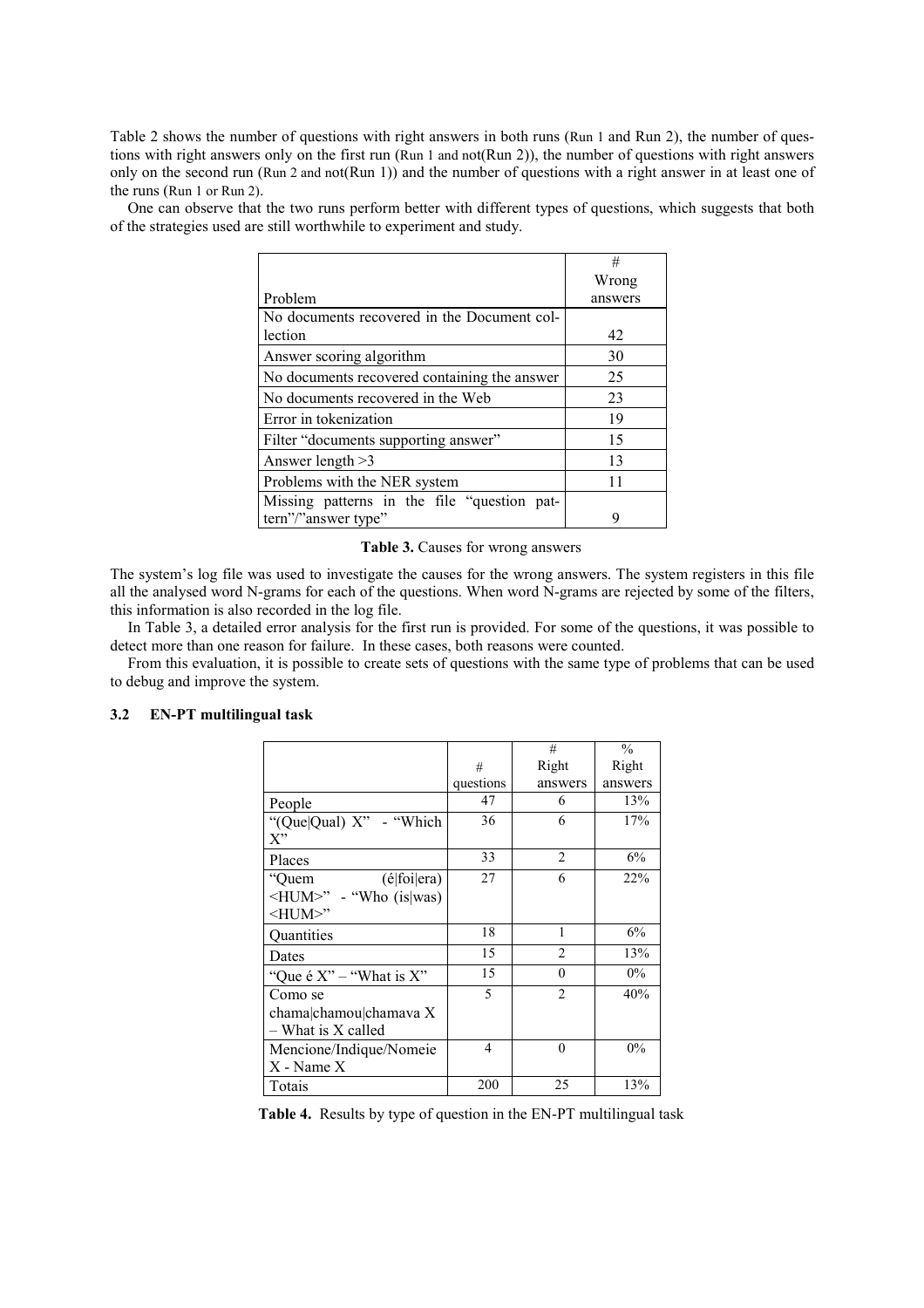From the results in Table 4 it is possible to conclude that most of the questions with right answers are the ones where the NER system was not used (14 out of 25). However, an error analysis similar to the one performed for the PT-PT task will be needed to take more solid conclusions.

#### 3.3 Some considerations about CLEF 2005 set of questions

 The error analysis is not only useful to find the reasons motivating system errors. Here and there one is confronted with some interesting cases. I will describe two of them.

The question Who is Josef Paul Kleihues? doesn't have an answer in the document collection according to the organization, but is this really true? There is a document with the following text (freely translated from the Portuguese original):

People from Galicia like good architecture. In Santiago de Compostela, besides the "Centro Galego de Arte Contemporânea" designed by Siza Vieira, it was built in the historical center a gym designed by the german Josef Paul Kleihues.

One of Esfinge's runs returned the answer Arquitectura (architecture) giving as support the text from where the previous excerpt was extracted. One may question which answer would be more useful for a hypothetical user.: NIL or the answer provided by Esfinge?

I found another curious example in the question Which was the largest Italian party?. On one of the runs Esfinge returned the answer Força Itália supporting it with a document stating that Força Itália is the largest Italian party (it was true at the time the document was written). The organization considered this answer wrong, however, because they wanted an Italian party that was the largest in the past, but was no longer the largest.

In my opinion the answer provided by the system was acceptable, because the question is being asked in 2005, so one can ask which was the largest Italian party, and one can support an answer with a document from 1994 saying that *the largest Italian party is X*.

Although I can understand the point of view of the organization, I think that this kind of question is confusing and polemic even for humans, therefore not particularly useful to evaluate  $Q&A$  systems.

# 4 Additional experiments

The error analysis (condensed on table 3) provided an insight on the problems affecting the system's performance.

Some effort was invested in the problems that seemed easier to solve. Namely on the "Error in tokenization", "Problems with the NER system" and "Missing patterns in the file question pattern/answer type". The results of the system after this improvement using the same strategy as in Run 1 are presented in table 5. On that table it is also possible to check how each part of the system helps global performance: the results obtained either without using the NER system or without using the morphological analyser are presented. One can see that (in different types of questions) both this components are helping the system.

|                                     |           | #              | $\frac{0}{0}$ | #          | $\frac{0}{0}$ | #              | $\frac{0}{0}$ |
|-------------------------------------|-----------|----------------|---------------|------------|---------------|----------------|---------------|
|                                     | #         | Run 3          | Run 3         | No         | No            | No PoS         | No PoS        |
|                                     | questions |                |               | <b>NER</b> | <b>NER</b>    | filtering      | filtering     |
| People                              | 47        | 14             | 30%           | 9          | 19%           | 13             | 28%           |
| "(Que Qual) X" - "Which"            | 36        | 11             | 31%           | --         |               | 7              | 19%           |
| $X^"$                               |           |                |               |            |               |                |               |
| Places                              | 33        | 10             | 30%           | 9          | 27%           | 12             | 36%           |
| (élfoi era)<br>"Quem                | 27        | 7              | 26%           | --         | --            | 3              | 11%           |
| $\leq$ HUM $\geq$ " - "Who (is was) |           |                |               |            |               |                |               |
| $-HUM>$ "                           |           |                |               |            |               |                |               |
| Quantities                          | 18        | $\mathcal{E}$  | 17%           |            | 6%            | 3              | 17%           |
| Dates                               | 15        | 8              | 53%           | 3          | 20%           | 6              | 40%           |
| "Que $\acute{e}$ " – "What is"      | 15        | $\overline{4}$ | 27%           | $-$        | --            | $\overline{c}$ | 13%           |
| Como se                             | 5         | 3              | 60%           | --         | --            | 2              | 40%           |
| chama chamou chamava                |           |                |               |            |               |                |               |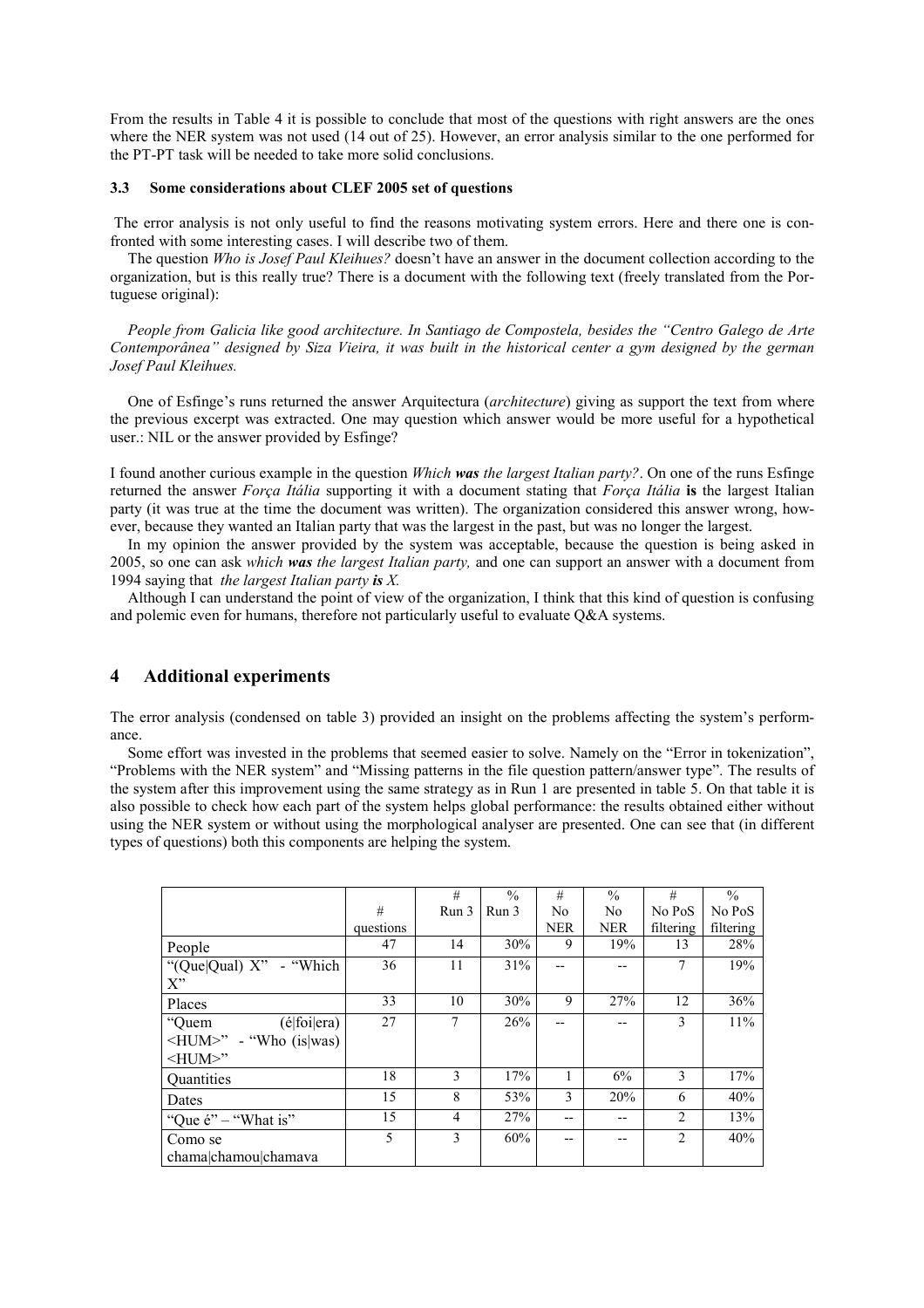| Mencione/Indique/Nomeie |     | 25% | $- -$ | $- -$ |    | $0\%$           |
|-------------------------|-----|-----|-------|-------|----|-----------------|
| - Name                  |     |     |       |       |    |                 |
| Totais                  | 200 | 31% | 48    | 24%   | 48 | 24 <sup>%</sup> |

Table 5. Results in the PT-PT monolingual task after improvements in the system using the first run strategy

Applying the system to the 2004 questions after the improvements and using the same strategy as in Run 1 provides the results presented in table 6. The cause for the better results this year could be the possibility that this year's questions were easier than last year's, but this table shows that the system performs better with last year's questions as well.

|                                     | $#$ questions | #              | $\frac{0}{0}$ | #              | $\frac{0}{0}$ |
|-------------------------------------|---------------|----------------|---------------|----------------|---------------|
|                                     | 2004          | Esfinge's      | Esfinge's     | Run 4          | Run 4         |
|                                     |               | best 2004      | best 2004     |                |               |
| People                              | 43            | 8              | 19%           | 15             | 35%           |
| "(Que Qual) X" - "Which"            | 42            |                | 17%           | 9              | 21%           |
| X''                                 |               |                |               |                |               |
| Place                               | 41            | 7              | 17%           | 17             | 41%           |
| (é foi era)<br>"Quem                | 17            | $\overline{2}$ | 12%           |                | 6%            |
| $\leq$ HUM $\geq$ " - "Who (is was) |               |                |               |                |               |
| $-HUM>$ "                           |               |                |               |                |               |
| Quantity                            | 23            | 4              | 17%           | $\overline{4}$ | 17%           |
| Date                                | 15            | $\theta$       | $0\%$         | $\overline{4}$ | 27%           |
| "Que é $X$ " – "What is $X$ "       | 15            |                | 7%            | $\overline{4}$ | 27%           |
| Mencione/Indique/Nomeie             | 3             |                | 33%           |                | 33%           |
| $X$ - Name $X$                      |               |                |               |                |               |
| Total                               | 199           | 30             | 15%           | 55             | 28%           |

Table 6. Results in the PT-PT task after improvements in the system using the first run strategy on 2004 questions

### 5 Concluding remarks

The results show that Esfinge improved comparing to last year: the results are better both with this year's and last year's questions. Another conclusion is that the two tested strategies perform better with different types of questions, which suggests that both are still worthwhile to experiment and study further.

The experiments performed to check how each part of the system helps global performance shown that (in different types of questions) both the NER system and the morphological analyser improve the system's performance.

### 6 Acknowledgements

I thank Diana Santos for reviewing previous versions of this paper, Alberto Simões for the hints on using the Perl Modules "jspell" , "Lingua::PT::PLNbase" and Lingua::PT::Translate, Luís Sarmento, Luís Cabral and Ana Sofia Pinto for supporting the use of the NER system SIEMES and Paul Rayson for supporting the use of CLAWS Web Tagger [14] (it was planned to send a run for the PT-EN multilingual task, but it was not possible to finish it in time to send it to the organization).

This work is financed by the Portuguese Fundação para a Ciência e Tecnologia through grant POSI/PLP/43931/2001, co-financed by POSI.